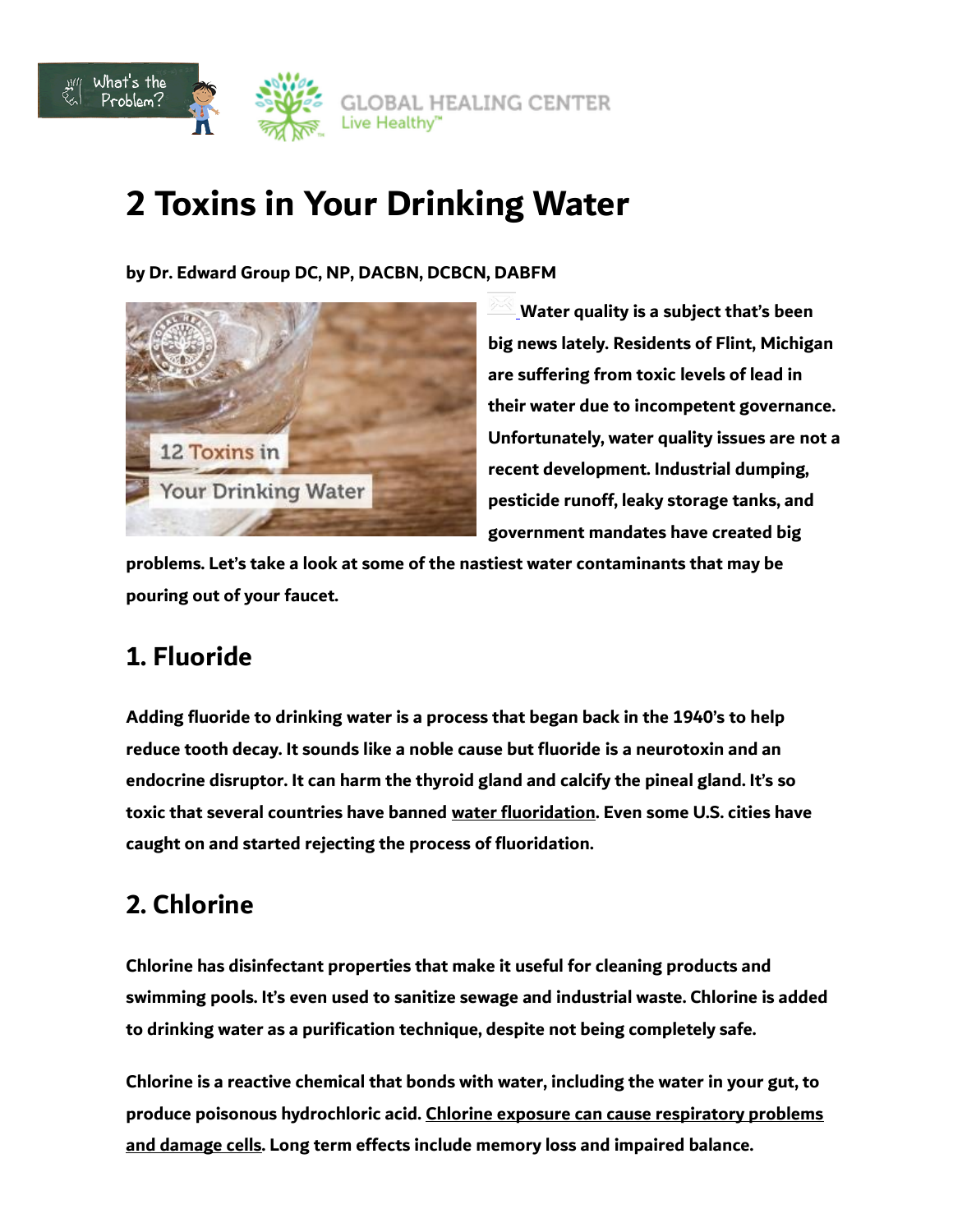### **3. Lead**

**Lead is the main toxin causing problems in Flint. Corroded pipes are releasing up to ten times the allowable amount of lead into the water. Lead is toxic to almost every organ and affects children the worst. Developmental issues, stunted growth, deafness, behavioral problems, learning disabilities, and brain damage can all result from exposure to lead. If ingested during pregnancy, lead can cause premature birth. Lead exposure has even been linked to autism, prostate cancer, and reproductive problems for both men and women. It's damaging to the cardiovascular system and kidneys, too.**

#### **4. Mercury**

**Although mercury is a naturally occurring element, "natural" does not mean "safe." Mercury is extremely toxic and can cause brain damage, blindness, nerve damage, cognitive disability, impairment of motor functions, headaches, weakness, muscle atrophy, tremors, mood swings, memory loss, and skin rashes.**

**A byproduct of mining and industrial practices, mercury vapor can linger in the atmosphere and ride the winds halfway around the globe.**

## **5. PCBs**

**PCBs, or polychlorinated biphenyls, are chemicals used for industrial purposes such as insulation, machinery, oil, paints, adhesives, electronics, and fluorescent lights.**

**Although PCBs were banned in 1979, they're still present in landfills and pose a danger to the environment. PCBs break down slowly and infiltrate the environment. They have been found in snow and sea water thousands of miles from where they were produced.**

**Animal tests have found PCBs to cause cancer and negatively affect the immune, reproductive, nervous, and endocrine systems.**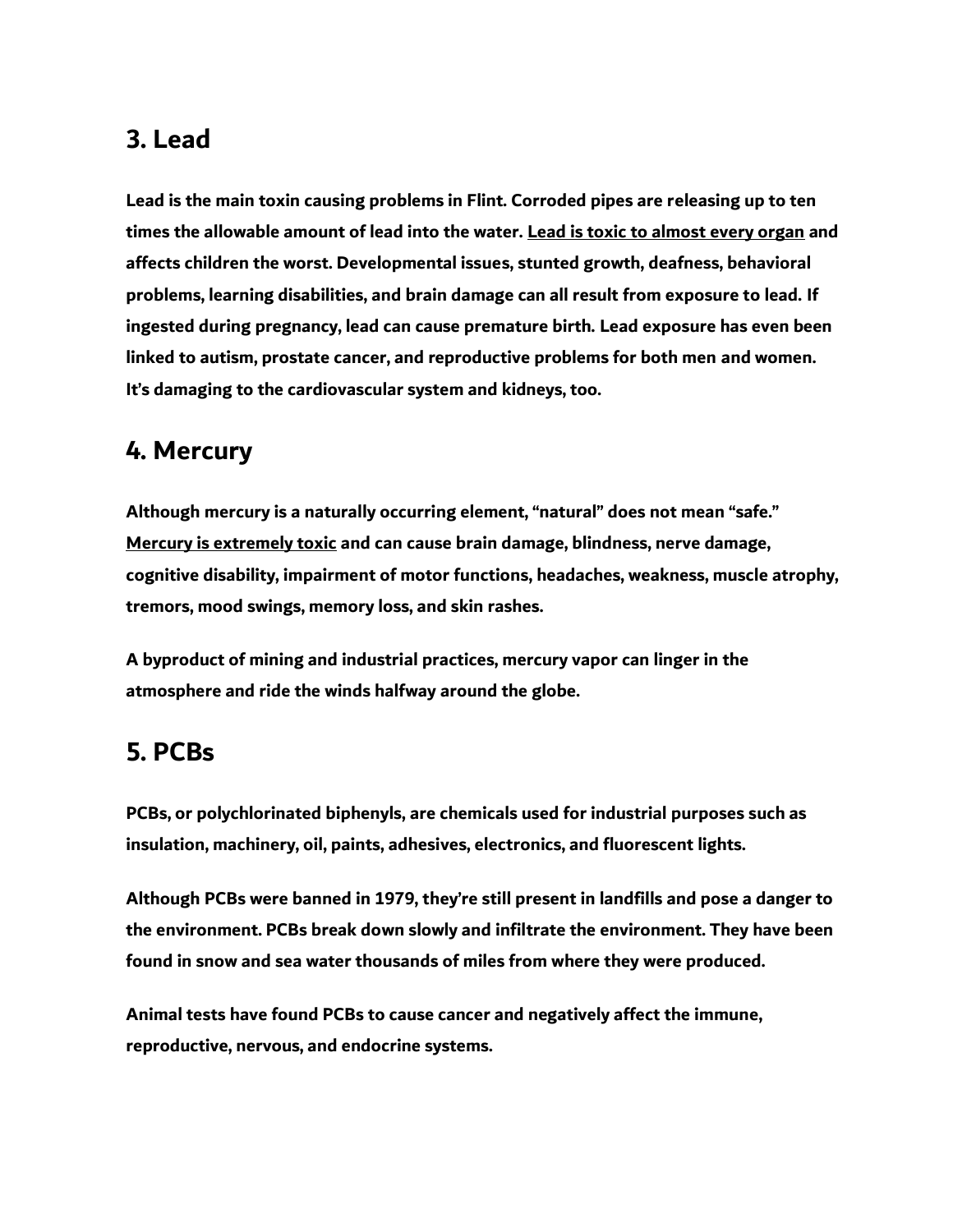### **6. Arsenic**

**Arsenic, despite being poisonous, is used in a multitude of industrial processes. Environmental contamination may result from improper waste disposal, or from poorlyplanned wells that hit a natural source.**

**Arsenic poisoning can cause vomiting, abdominal pain, diarrhea, and even death in severe cases. Long-term exposure can lead to skin cancer, lung cancer, and bladder cancer. In Taiwan, arsenic causes "Blackfoot disease," a type of gangrene that causes blood vessels to die and rot.**

# **7. Perchlorate**

**Perchlorates are a key ingredient in rocket fuel and explosives. They dissolve easily and seep into groundwater from military and industrial sites. It's believed that perchlorates have contaminated much of the Colorado river. The problem is severe; almost all humans will test positive for perchlorates, which attack the thyroid.**

# **8. Dioxins**

**Dioxins are released during combustion, such as burning of hazardous waste, forest fires, cigarette smoke, and burning oil and coal. They settle in the environment and destroy water sources.**

**Short term exposure can cause lesions and respiratory problems. Long-term exposure can affect the immune, nervous, endocrine, and reproductive systems. The International Agency for Research on Cancer has declared dioxins are carcinogenic. In developing fetuses, dioxin poisoning can cause birth defects or stillbirth.**

# **9. DDT (Dichloro-Diphenyl-Trichloroethane)**

**DDT was used as an insecticide in the 1940s to combat insect-borne diseases like malaria and typhus. It had widespread use as an agricultural insecticide until it was banned in the United States in 1972 due to environmental concerns.**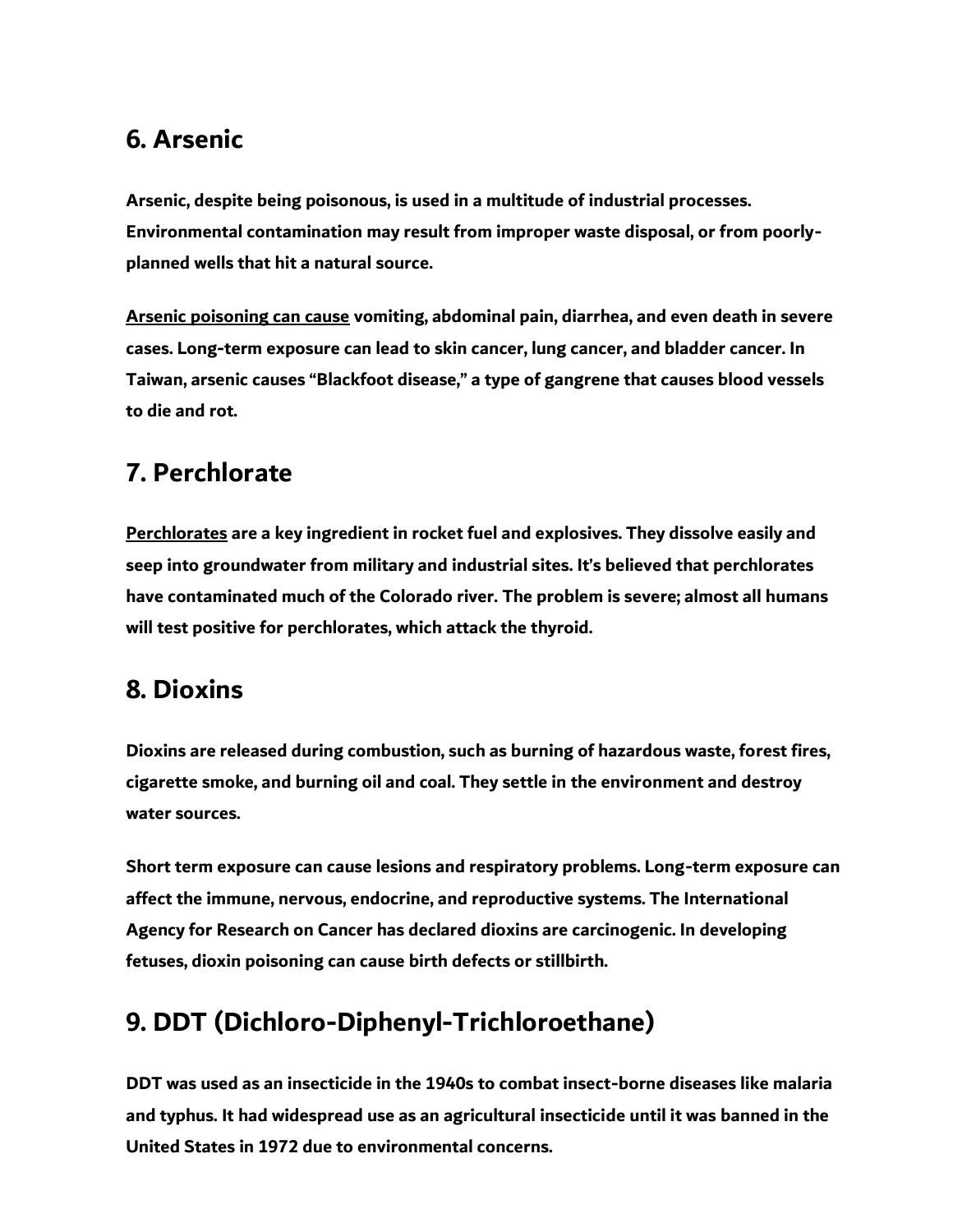**It remains in use in other parts of the world and is still a major health concern for all of us. DDT molecules are persistent and can travel vast distances in the atmosphere.**

**Animal testing has found DDT causes reproductive problems and liver damage. The International Agency for Research on Cancer has declared DDT is a cancer risk.**

# **10. HCB**

**Until 1965, HCB, or Hexachlorobenzene, was used as a pesticide. Production has been banned, but it is still formed as a byproduct from the production of other chemicals. A large dose can result in death. Smaller doses can lead to liver disease and skin lesions. The EPA has classified HCB as a probable cancer source.**

**In Anatolia, Turkey in the late 1950's, over 4500 people suffered HCB poisoning as a result of tainted grain. Over 500 people died, including children. 30 years later, follow-up studies found that the breast milk of women in the area still contained up to 150 times the amount of HCB allowed in cow's milk.**

# **11. Dacthal**

**Dacthal (dimethyl tetrachloroterephthalate, or DCPA) is an herbicide that contaminates soil and water sources. Unlike HBA and DDT, Dacthal is still in use today. Animal tests have found dacthal damages the adrenal glands, kidneys, liver, thyroid, and spleen.**

# **12. MtBE**

**MtBE (methyl tertiary-butyl ether) is a gasoline additive that can render large quantities of groundwater completely undrinkable. In 1996, the city of Santa Monica, CA found this out the hard way and the city had to shut down 50% of its water supply and pay for replacement water.**

**The health effects of MtBE are not understood. Animal tests have linked it to kidney damage, seizures, and problems with fetal development.**